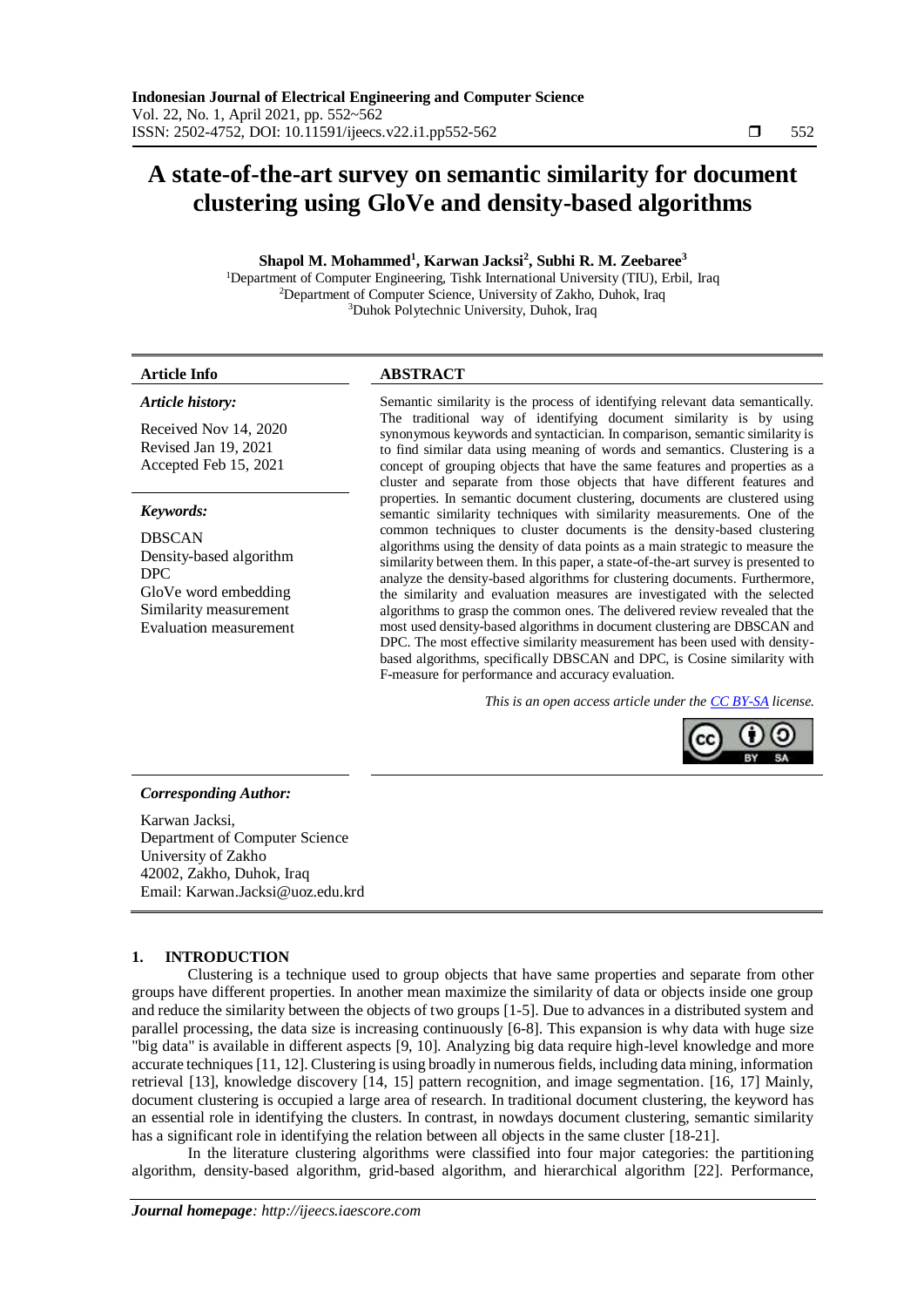accuracy and speed of the density-based algorithms made the researchers widely depended on it in recent. A density-based algorithm depends on the idea of density of cluster's objects related to each other, spread in an arbitrary shape, and separated by low-density points of another cluster. It means that the primary notion of this approach is the density of objects. In the literature, there are many types of density-based algorithms, and the newest that has been used extensively is DBSCAN [22-24], and DPC [25-27].

Utilizing high dimensional or large-sized data as parameters for the clustering algorithms will result in low accuracy and unstable performance. Therefore, the best solution to this problem is using the word embedding representation to represent the corpus's data in a low dimentional vector space representation and to enhance the similarity of co-occurrences of word-to-word in the low dimensional vectors in a very efficient and expressive way. Recently, there are two widely known methods for creating a vector representation, which are word-to-vector (Word2Vec) and global vector (GloVe) [28, 29]. These two-methods stated that they are contesting to dedicate the literature and the most recently semantic similarity projects.

Pennington *et al*., proved that GloVe is more efficient than Word2Vec, because the vector dimensionality of word2vec is low, and it cannot include all information from the corpus. In contrast, the GloVe is including the local and global information about the appeared words. The GloVe is unsupervised word embedding, introduced by Pennington *et al*., from Stanford University for word representation. This algorithm uses the statistics of word-word co-occurrences in a corpus and is used for similarity and entity identification [29]. In this paper, we reviewed the most recent works and the more efficient techniques that have been developed and introduced.

#### **2. LITERATURE REVIEW**

As mentioned in the previous section, there are several types of document clustering techniques. The essential technique that has a significant role in document clustering is density-based clustering because it can discover clusters of arbitrary and different shapes [25]. Density-based clustering is a robust algorithm in analyzing specific data with a most remarkable performance [30], and it can provide adequate security in clustering data at various distributed datasets [31-33]. Document clustering has been used in many applications like text summarization [23, 24, 34], key phrase detection [35], and topic modeling [36, 37]. A literature review regarding the related works about GloVe word embedding and density-based clustering algorithms presented in the next two sections.

#### **2.1. GloVe word embedding**

The GloVe is a semantic vector space representation algorithm. It is representing documents based on word-word co-occurrences, and it is a count-based model. At the same time, the other word embeddings like word2vec is a predict based model. The GloVe is dependent on global matrix factorization and local context window. The GloVe performance is better than other word embeddings because it applies to non-zero elements and a subset of a corpus, not a whole corpus or a separate window of the significant corpus. GloVe outperforms other word embeddings in applications of word similarity and analogy and named entity recognition [38].

Document clustering has a significant role in natural language processing (NLP). The main stage in document clustering is the selection of convenient word representation of the dataset. In traditional word representation, TFIDF was used. TFIDF is a technique that calculates the frequency of each word in the data set and represents it in a one-dimension reducted vector to make a smaller feature space without measuring the relationships and dependency between words in the dataset. It causes ineffectiveness and hiding the semantics and syntactics of the words in the dataset. In recent years, many research types have been done on contextualized representation of data sets that have great affect on word vectors' semantic representation. Word2vec and GloVe are the two most populated word embeddings that use a co-occurrence frequency matrix of words to represent a one-dimension vector. Each line or row represents the vector representation of each word in the dataset. That can provide the best word embedding with rich features space [39]. Besides, Wrzalik and Krechel [40] used k-medoid to make the clusters balanced in having several members because k-medoid allows to inter-word similarity, word embeddings word2vec and GloVe have been used to represent the word vector of the datasets.

Tu *et al.,* [41] proposed an approach for domain-independent text segmentation for educational course content. First, optical character representation (OCR) has been used to convert speech to textual context, remove punctuation, and stop words for producing bag-of-words. Moreover, they used a GloVe algorithm to represent the texts of the document in a one-dimensional representation. Furthermore, the authors used topic modeling LDA to represent the shared topics of distributed documents. Then concatenate the output of the GloVe vector and LDA vector to a long vector representation. Also, they used Wasserstein distance to employ similarity between segments or long vectors to produce candidate blocks. Finally, they used Affinity propagation (AP) to block clustering the candidate blocks to final text segments. Naili *et al.,* [42] presented a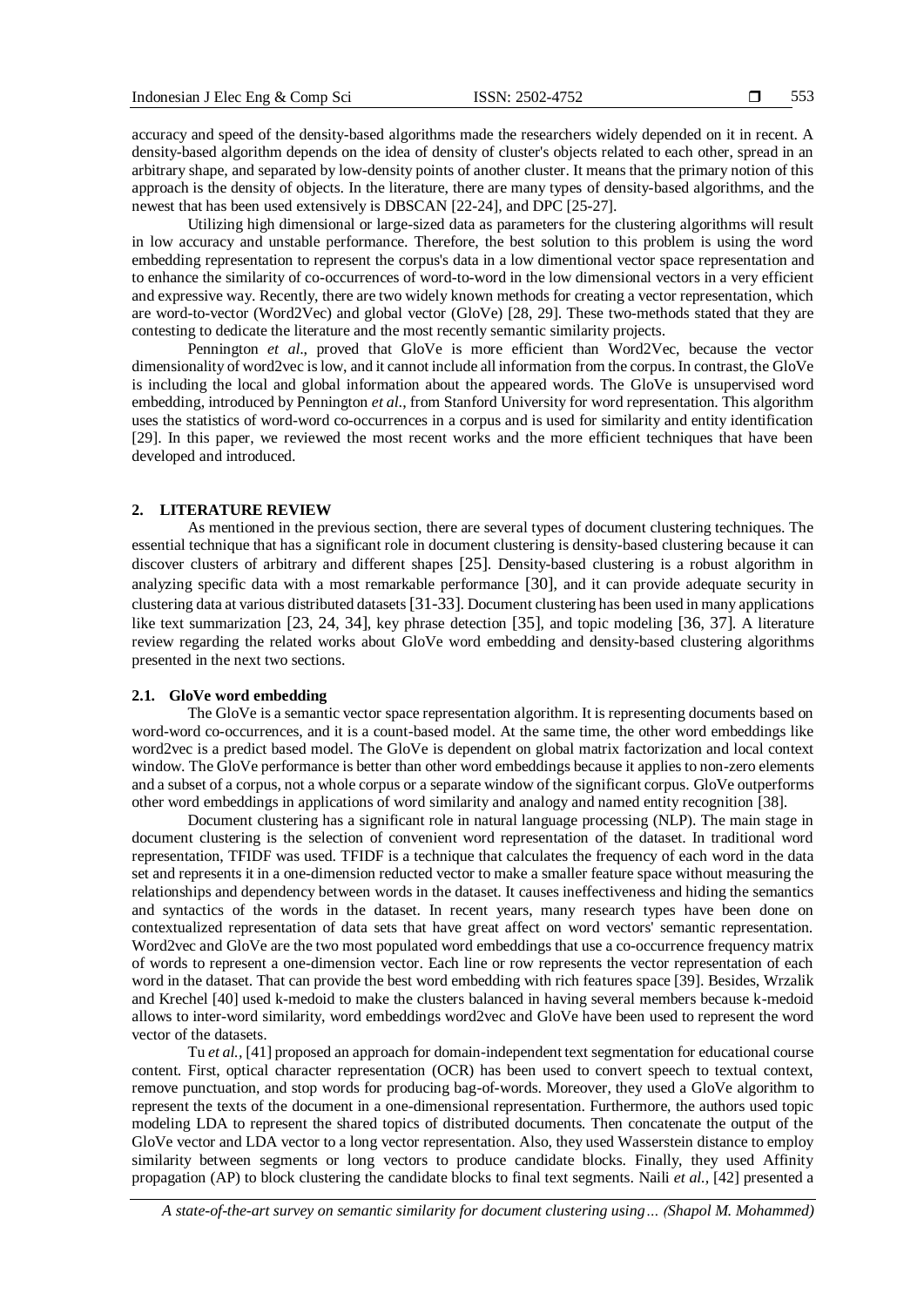comparative study of three methods LSA, Wort2Vec, and GloVe for modeling topic segmentation for the universal languages English and Arabic. They showed that Word2vec and GloVe were more effective than LSA. And Word2Vec was a little better than GloVe for low dimensional vector word representation.

Kamkarhaghighi and Makrehchi [43] proposed a content tree word embedding for document representation (CTWE) for enhancing the efficiency of the two famous word embedding (Word2Vec and GloVe). They aimed to improve F-score accuracy on the universal datasets (IMDB movie reviews and hate speech identification). Overall, the result of GloVe outperformed Word2Vec.

Bicalho *et al.* [36] presented a topic modeling on short text approach, they compared both (CoFE and DREx) algorithms for topic modeling. In term of DREx algorithm they compared the three algorithms of word vector representation (CBOW, GloVe and SG) their challenging work based on two significant points, which are co-occurrences of words and distributed word vector representation. The results showed that the GloVe has the seignifican effect on the rsults of topic modeling algorithm. At the same time, Wang *et al*., [37] presented a two-stage of art topic modeling approach, which are the dirichlet multinomial mixture model (GSDMM) and latent feature latent dirichlet allocation (LDA). In the first stage, using (GSDMM) to measure word documents' probability and frequency to produce virtual documents, at the second stage, using a word embedding with LDA to extract each word's feature in virtual documents and produce the final tweet clusters. Also used both word embeddings (GloVe and Word2Vec) to represent word vectors of datasets then applied to clustering algorithm. The results showe that using GloVe make the topics more coherence than Word2Vec.

Wu and Li [44] presented a new approach for classifying documents, which is topic movers distance (TMD) instead of word movers distance (WMD). WMD has been used to clustering documents depending on word vector representation by GloVe algorithm for modeling a topic for each document. After that, TMD is used to classify documents depending on their topics, decreasing time complexity with WMD's with the same accuracy.

Saini *et al*., [45] proposed a new automated multiobjective document clustering approach using a selforganized map (SOM) and TFIDF. Furthermore, used word embeddings like word2vec and GloVe to represent the data set in a vector space. The results showed that the proposed framework outperformed the single and multiobjective clustering algorithms and proposed approach is able to reach the global optimal solution for all the data sets, while other algorithms got stuck at local optima. The results clearly show that proposed framework is well suited for partitioning the data sets in an automated manner.

#### **2.2. Density based clustering algorithms**

Jang *et al.*, [47] proposed a density-based clustering algorithm for dialogue intention recognition system supported by word2vec word embedding to represent the enhancing similarity of corpus's data. Due to high dimensionality of word vectors size, the authors relied on T-distributed stochastic neighbor embedding (T-SNE) to convert the word vectors to a two-dimensional word vector. Hence, the size of the word vectors was reduced, it became very convenient for clustering. They used a density-based clustering algorithm to group data points. Besides, they utilized the DENCLUE algorithm over the DBSCAN because it was outperformed the DBSCAN algorithm in the clustering dialogue intention recognition specifically in term of performance evaluation.

Liao and Cheng [48] introduced a new approach for proving that semantic change is acquired from past to now by representing data in the google N-gram corpus. They used the word2vec word embedding algorithm to show the similarity relationship between all words in vector representation. They used densitybased clustering specifically DBSCAN clustering algorithm to group similar words into clusters. Also, they visualized results of their approach to prove the semantic change.

Schmitt and Spinosa [49] presented sentiment analysis by using a convolutional neural network (CNN). The approach consisted of some layers and contained filters to fit the sentence and produce a related sentence to a matrix. Then, to be processed by word embedding (Word2Vec and GloVe) and presented the semantics of including words in the form of word vectors. However, the results of word2vec were chosen to be used for clustering due to the low dimensionality of GloVe, static and non-static models. Density-based clustering specifically DBSCAN was used to group semantic words in separate clusters and remove the outliers and noises. The experiments proved that removing outliers had a significant impact on the accuracy of the result.

Chen *et al.,* [50] suggested a framework of paragraph embedding for spoken document summarization. At first, they performed a comparison between paragraph embedding (SD and DBOW) and word embeddings (CBOW, SG, and GloVe). The result of paragraph embedding (SD and DBOW) outperformed word embeddings for summarizing documents. Four clustering algorithms were tested, including (VSM, MMR, DPC, and DPC\_sum) to achieve good summarization results. The output of DPC and DPC\_sum was impressive. The framework integrated the paragraph embeddings algorithm (SD and DBOW) with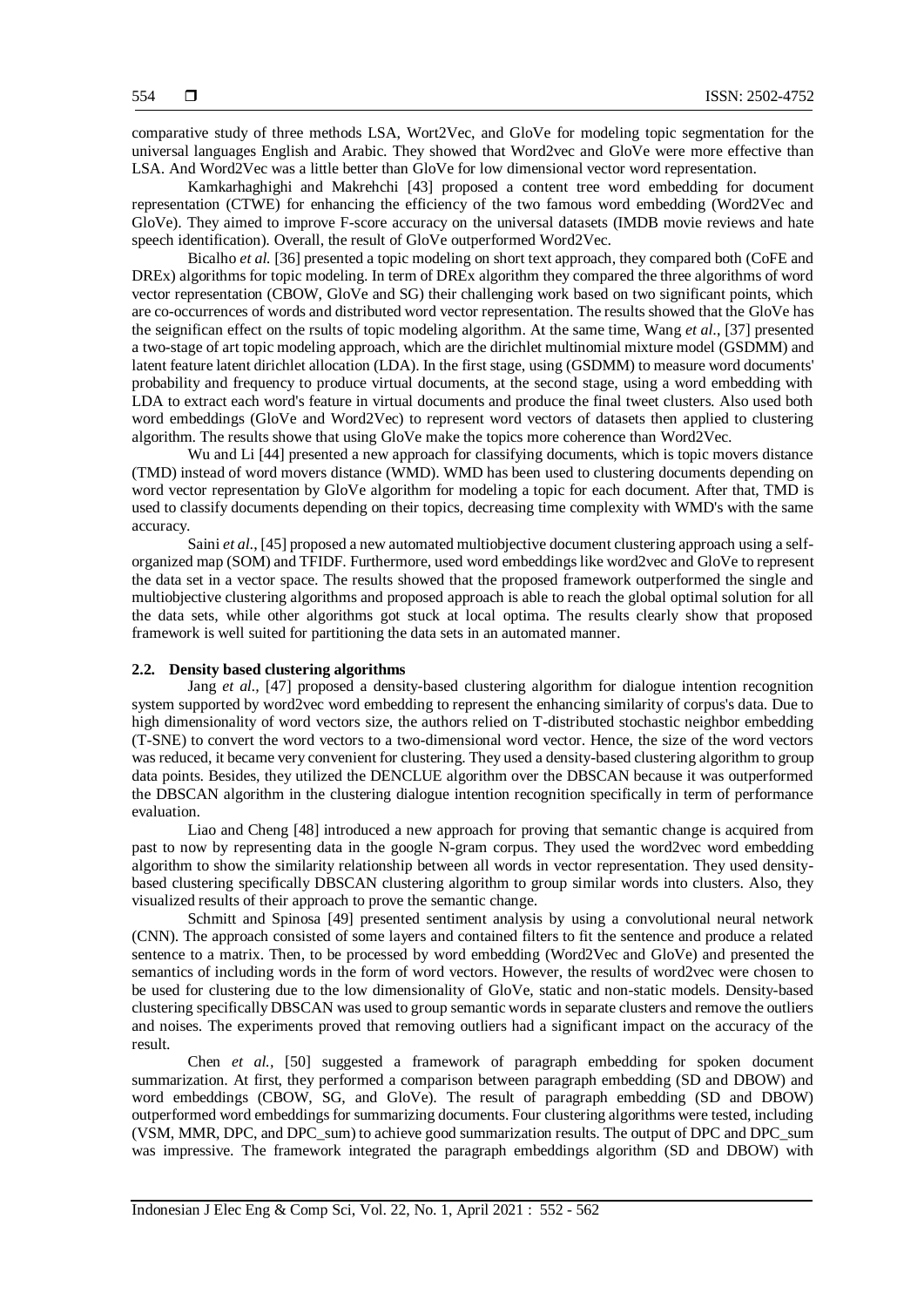555

clustering algorithms (DPC and DPC\_sum). The experimental result compared with existing and state of the art summarization frameworks, their result was excellent and satisfying.

Mary [51] proposed a dynamic density clustering algorithm, a developed version of DBSCAN and Chameleon algorithms. The author used Gaussian dimensionality to convert the real-time data in a dynamic dataset to a matrix of the two-dimensional size, to be convenient as a parameter of the clustering algorithms. The algorithm's result was proved in terms of accuracy and time by comparing it with the real DBSCAN algorithm.

Brown *et al.,* [11] proposed a new density-based algorithm to reduce the density algorithm's runtime. The concept of grid-based clustering and density-based clustering were integrated into one algorithm named a fast density-grid-based algorithm. The dataset converted to grid space each cell represented specific data then the density of grid cells calculated to produce clusters. The algorithm achieved its goal of reducing runtime without sacrificing its accuracy rate compared to the DBSCAN algorithm.

Cheng *et al.,* [52] proposed a new hierarchical clustering algorithm based on noise removal (HCBNR). The introduced algorithm used the concept of density-based clustering to remove the noise data from the corpus then partition the dataset into small clusters. Moreover, they used the hierarchical clustering algorithm to find the core clusters and then merge the small clusters and connect to their nearest core cluster. The algorithm's result compared to DBSCAN, DP, Chameleon, and CURE and outperformed those algorithms.

Harish *et al.*, [53] suggested an integration approach from two algorithms (SVC and FCM). The first one, which was a density-based clustering approach. SVC consisted of two concept Support Vector Clustering that can convert the data space from high dimensional space to low dimensional space. The second concept is density-based clustering, which can identify the cluster centers for each cluster and remove the outliers. The second part of the presented approach was fuzzy c-mean (FCM) algorithm, FCM would group classified documents based on the cluster centers identified by SVC.

Hou and Pelillo [54] analyzed the density peaks clustering (DPC). They presented the key factors that affected the algorithm's result, including manually selecting the number of clusters and radius of clusters. Also, the process of selecting the centers of the clusters. Those factors let the authors search and provide a solution to those issues. Hence, they developed the DPC algorithm to a level that can select the cluster centers accurately and provide a better result compared to traditional DPC, DBSCAN, and k-mean.

Liu *et al.*, [28] used the DPC for text document clustering in two steps. In the first step, they converted the text space into vector space using a supported vector machine (SVM) and cosine similarity to calculate the similarity among words. The second step used density peak clustering by calculating the local density and distance to determine the cluster center for each cluster and using a cutoff ratio to limit the cluster's circumstance. Applying the inside point to the cluster center as neighborhood and the outside point as noise and removed from the text space.

Patidar *et al.,* [55] presented an approach for activity detection from email metadata. Email metadata is including some information about users and activities they did. The approach consisted of two-stages. In the first stage converting the email metadata to a two-dimension matrix using SVD, then T-SNE have been used to reduce the dimentionality size of the outputted vectors, then they used DBSCAN algorithm to cluster the vectors. In the second stage, they performed a community detection algorithm on a network of clusters to merge the clusters that have the same properties and features to detect the last activities.

Lu and Zhu [56] proposed a framework based on density clustering to solve the problem of most existing clustering algorithms have been effected of having noises, different densities, different shapes and overlapping of clsueters. They used four modules to distribute the process of clustering. In the first module, the partition of the data space is divided into core and non-core points. In the second module, they initialized the core points to cluster centers. The third module ordering non-core points prioritized them to the next step, the fourth module classified non-core points to initial points. The proposed systems result is interesting compared with DBSCAN and DP results.

Yu *et al.,* [57], presented a developed version of DPC. They revised the real DPC by working on its limitation, which was the cutoff distance that must be pre-specified. They proposed a weighted local density sequence that could make the free propagation using k nearest neighborhood to detect neighborhood sequence. The developed algorithm's accuracy and performance were proved by comparing it with existing DPC modified algorithms.

Jiang *et al.,* [27] proposed a new density peak clustering technique using the gravitation density-based clustering (GDPC). According to the authors, there is a limitation on the DPC algorithm, including detecting anomalies. GDPC used gravitation theory based on natural gravitation force to detecting cluster anomalies with varying sizes and numbers of clusters. GDPC has a better performance compared to k-means, AP, and DPC. Thus, the original DPC has a problem of processing clustering over high dimensional data because in high dimensional data there are more interactive data with varying densities in different places.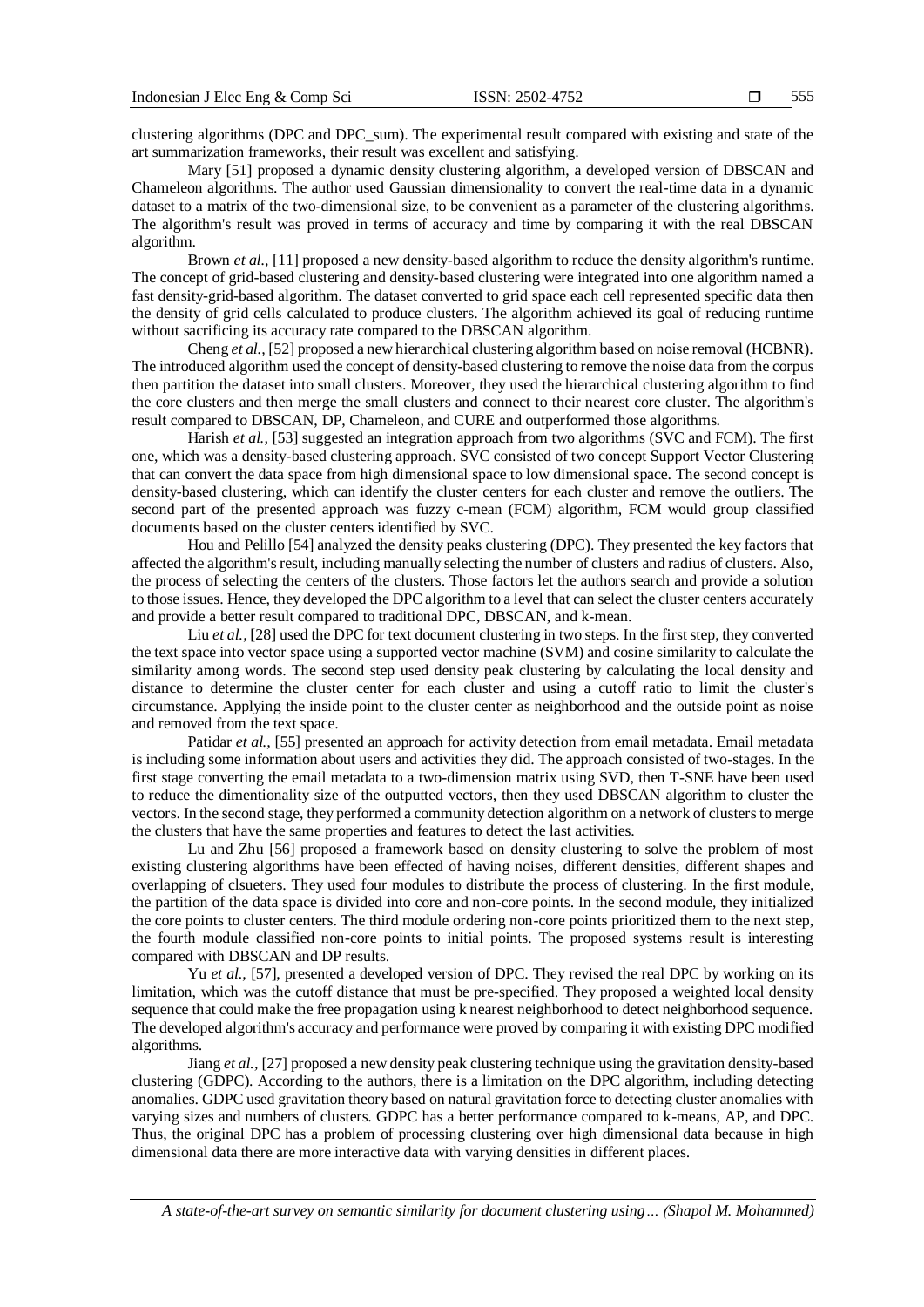Du *et al.,* [58] proposed an aggregated algorithm to solve the limataions of original DPC of does not working well on high dimentional data and ignoring local structure of data, which was density peak clustering (DPC-KNN-PCA) based on k-nearest neighbors (KNN), and principal component analysis (PCA). They used PCA to reduce high dimensional data to low dimensional data. Also, the KNN has been used to identify the cluster centers supporting DPC. The result of this approach was fessible and effective compared to k-means and spectral clustering (SC) algorithm in term of accuracy.

Wu *et al.*, [59] proposed a new algorithm based on the density of k-means, which was cluster center initialization based on density peak (CCIDP). They used the concept of density peak to initialize the cluster center of k-means algorithm, because k-means algorithm has a problem of hard identifying cluster centers. In the beginning, they used VSM to represent the data space as vector representation. Also, for vectors item data representation, they used TF-IDF to represent the item feature of each data in the vector. Moreover, for identifying the distance between the points, the authors used cosine similarity to calculate the similarity between points, then convert the measurements to distance measurement between data points, then performed the CCIDP algorithm on the vectors. The results showed that it is better and decreases the iteration number compared with existing algorithms.

#### **3. DISCUSSION**

A survy have been done on a collection of three types of researches: the first collection includes those researches that used GloVe word embedding algorithm in their approaches as show in Table 1. The second collection contained those approaches that used density-based clustering algorithms or the concept of densitybased clustering in their approaches as shown in Table 2. The final collection consists of those approached that used the concept of word embedding or matrix representation of datasets as shown in Table 3. Besides, the ratio of each used algorithm in this survy has been calculated and presented in Figure 1. The most used algorithm in this survy is DBSCAN clustering algorithm with 31% of the survy researches based on it. Moreover, it is clear that 26% of the researches in this survy used the density peak clustering algorithm (DPC) in their approaches. The researchers' fewer utilized algorithms are AP and Chameleon, DENCLUE and SVC were used with 3% of researches. Also, 10% of the researchers were used K-mean. Hierarchical and KNN have been utilized by 8% of the researchers, while the Grid-based algorithm was used by 5% of literature in this survy.

Figure 2 presents the similarity measurements used by GloVe, DBSCAN, and DPC algorithms through this survy. The cosine similarity is widely used by the three algorithms. The GloVe and DBSCAN algorithms have peaked through using cosine similarity. However, with the DPC algorithm, the Euclidian distance has been used more than other algorithms and is not used by the DBSCAN. In contrast, the TF-IDF is not utilized by the DPC algorithm, but the TD-IDF is the second widely used similarity technique by the GloVe algorithm. In comparison, the Jaccard similarity has been used with the same level by the three algorithms.

In general, most of researches have been collected from the literature review related to word embeddings and density-based algorithms. Through the tables and figures, the following two points have been observed, i) global word embedding for document clustering is used in a smaller number of researches with density-based algorithms, and ii) density-based algorithms or the concept of density-based algorithms were used widely in document clustering, document summarization, and document topic modeling.

Another survey has been done on evaluation measurements that have been used by the three algorithms (GloVe, DBSCAN, and DPC). Evaluation measurement is a standard metric using for evaluating the accuracy and performance of clustering algorithms. The bar chart Figure 3 has been created by measuring each evaluation metric's frequency occuring from the tables. F-measure or F-score has a peak level of the three algorithms. In contrast, the entropy and (Dun and building index) have no level with the DPC algorithm.

For the GloVe word embedding, all the evaluation metrics have been used. F-measure has a peak level. Besides, the entropy metric has the second level. In comparison, all remaining metrics have the same level of usage with GloVe algorithm. DBSCAN algorithm has a peak level of using F-measure for evaluating its results. While entropy and (Dun and Buldin index) have the same and lowest level. However, recall and precision measurements have the same level and significantly fewer levels than F-measure.

In our survey, DPC has no level of using entropy and (Dun and Buldin). In contrast, the F-measure has a very long peak level than all other evaluation metrics frequencies. However, recall and precision have 1/3 level of F-measure in evaluating the result of DPC. Overall, the F-measure is the most widely used metric for evaluating the result of all three algorithms.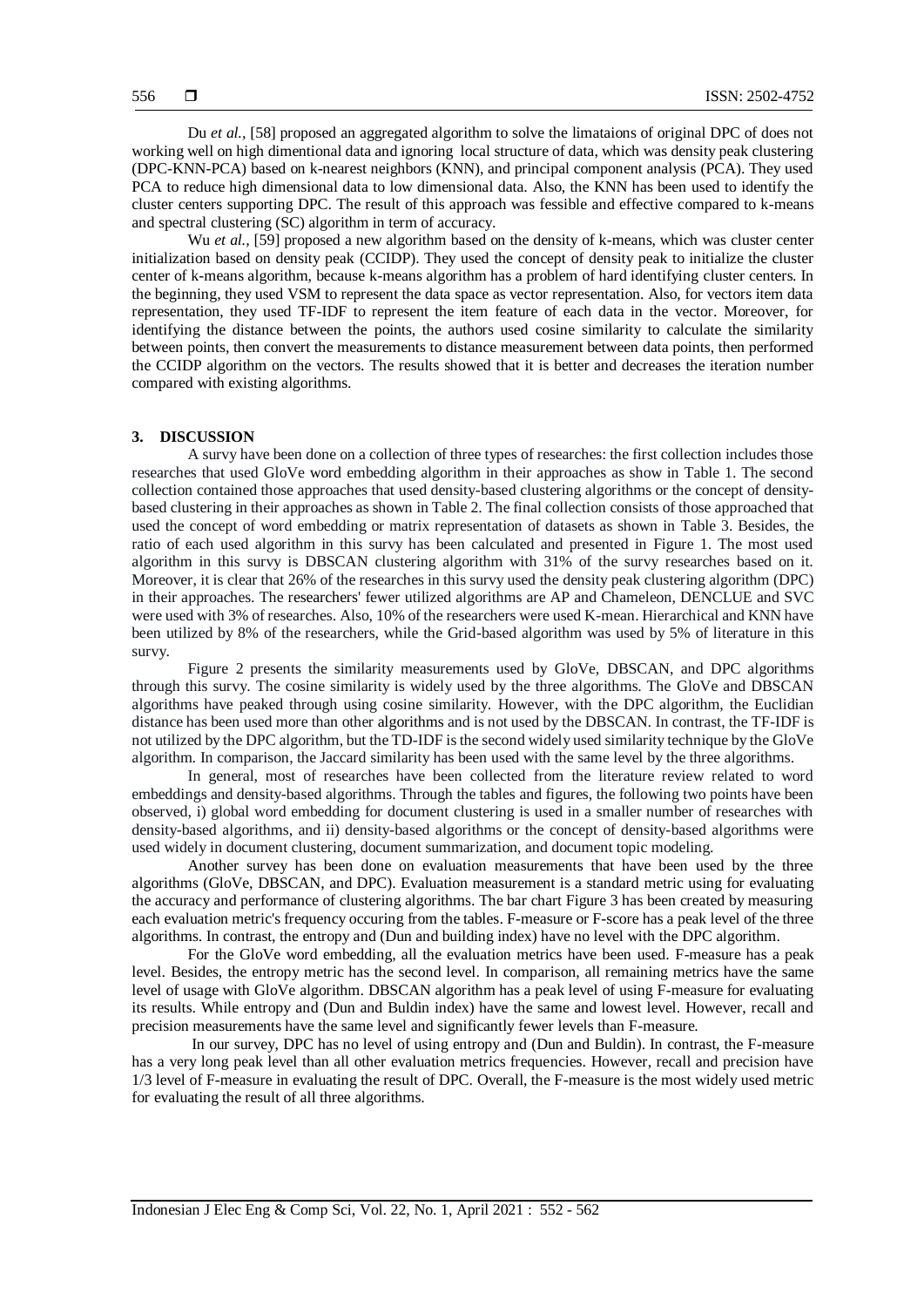| Article | Clustering algorithm                                        | Similarity measure                                       | Evaluation measure                                                                    | Dataset                                                                                           |
|---------|-------------------------------------------------------------|----------------------------------------------------------|---------------------------------------------------------------------------------------|---------------------------------------------------------------------------------------------------|
| $[41]$  | Unsupervised clustering<br><b>Affinity Propagation (AP)</b> | Wasserstein distance<br>similarity                       |                                                                                       | Online education course and Choi<br>dataset                                                       |
| $[36]$  |                                                             | Cosine similarity                                        | F-score                                                                               | TMN, NBA, Politics, 20Nshort,<br>Sanders, Snippets, and CLEF                                      |
| $[37]$  | A hierarchical<br>agglomerative clustering<br>algorithm     | Cophenetic<br>Correlation<br>Coefficient (CPCC)          | Normalized Mutual<br>Information (NMI) and<br>topic coherence                         | Story detection<br>corpus and a large-scale event<br>detection corpus covering over 500<br>events |
| [45]    | K-mean                                                      | Tf-IDF similarity                                        | Dunn Index<br>and Davies-Bouldin (DB)<br><i>Index</i>                                 | NIPS 2015, AAAI 2013, Webb                                                                        |
| $[39]$  | Own algorithm                                               | Cosine similarity                                        | Entropy                                                                               | SOuAD 1.1, Yahoo Answers,<br><b>REUTERS</b> and FakeNewsAMT                                       |
| [40]    | $K$ -medoid                                                 | Tf-IDF similarity                                        | Sharp and fuzzy                                                                       | Amazon, Classic, Reuters,<br>20News, and WIKI                                                     |
| [43]    |                                                             | Correlation                                              | F-score                                                                               | <b>IMDB</b><br>Movie Reviews and Hate Speech<br>Identi cation                                     |
| $[46]$  | K-mean                                                      | Cosine similarity,<br>Euclidian distance,<br>and Jaccard |                                                                                       | news corpus and a national corpus<br>of the Russian language                                      |
| $[38]$  |                                                             | Cosine similarity                                        | Entropy evaluation<br>measure and all<br>evaluation metrics, except<br>for the CoNLL. |                                                                                                   |
| [44]    | <b>KNN</b>                                                  | Topic<br>Mover's Distance<br>(TMD)                       |                                                                                       | Menu recipe, epic recipe twitter,<br>bbc sport, bbc, and reuters                                  |

Table 1. GloVe word embedding for word representation

## Table 2. Density-based algorithms

| Article | Clustering algorithm                                                                         | Similarity measure                                                            | $14010$ $\mu$ . Density based argoritaning<br>Evaluation measure                          | Dataset                                                                                                                                           |
|---------|----------------------------------------------------------------------------------------------|-------------------------------------------------------------------------------|-------------------------------------------------------------------------------------------|---------------------------------------------------------------------------------------------------------------------------------------------------|
| [51]    | Dynamic clustering<br>algorithm based on<br>DBSCAN and<br>chameleon                          | Generalized Dunn<br>Index (GDI), Davies-<br>Bouldin<br>index (DB)             |                                                                                           | synthetic dataset and real data sets<br>from UCI Data repository                                                                                  |
| $[11]$  | Fast Density-Grid<br>Clustering Algorithm                                                    |                                                                               | Result in accuracy and<br>runtime comparison<br>with DBSCAN<br>according to its datasets. | Julia Handl's website datasets and UCI<br>Machine Learning Repository datasets                                                                    |
| $[52]$  | Hierarchical clustering<br>based on noise removal<br>(HCBNR)                                 |                                                                               | ACC and NMI for<br>performance evaluation                                                 | Synthetic dataset and five datasets<br>from UCI                                                                                                   |
| [53]    | C-mean                                                                                       |                                                                               | Precision, Recall, and F<br>-measure                                                      | 20-Newsgroup of<br>the popular standard dataset for text<br>categorization                                                                        |
| $[54]$  | Density peak clustering<br>algorithm (DPC)                                                   | Jaccard index                                                                 | F-score                                                                                   | Aggregation, R15, D31, Jain, Thyroid,<br>Wdbc, Iris, Breast, and four datasets of<br>non-2D datasets of UCI repository.                           |
| [28]    | Density peak algorithm                                                                       | cosine similarity                                                             | Precision, Recall and F-<br>score                                                         | Reuters-21578                                                                                                                                     |
| $[55]$  | Two-stage algorithm<br>SVD followed by<br><b>DBSCAN</b>                                      | Jaccard and TFIDF                                                             | Precision, Recall, and F-<br>Measure                                                      | Ground-truth dataset                                                                                                                              |
| $[56]$  | The density clustering<br>framework used density<br>and partitioning<br>algorithms together. |                                                                               | Compare results with<br>DBSCAN and Dp<br>algorithm                                        | synthetic datasets (Compound, D31,<br>DS3, DS4 and Flame) and real-world<br>datasets (Cancer, Control, diabetes,<br>iris, seeds, sonar, and wine) |
| $[31]$  | Distributed density-<br>based algorithm (k-<br>nearest neighbors)                            | Own Distance measure<br>(Linkage, Closeness,<br>Sharing, and<br>Connectivity) |                                                                                           | Synthetic dataset                                                                                                                                 |
| $[57]$  | weighted local density<br>sequence and two-stage<br>assignment strategies,<br>called DPCSA   | Euclidean distance                                                            | ACC, AMI, ARI, and<br>efficiency                                                          | artificial and real-world<br>datasets and the well-known Olivetti<br>face dataset Sharing,                                                        |
| $[27]$  | <b>Gravitation Density</b><br>Peak Clustering (GDPC)                                         |                                                                               | F- measure and<br>comparative result with<br>DPC, AP, and K-means                         | Four UCI datasets (Iris, Seeds, Wine,<br>Glass) and Three synthetic datasets<br>(Flame, Aggregation, and Spiral)                                  |

*A state-of-the-art survey on semantic similarity for document clustering using… (Shapol M. Mohammed)*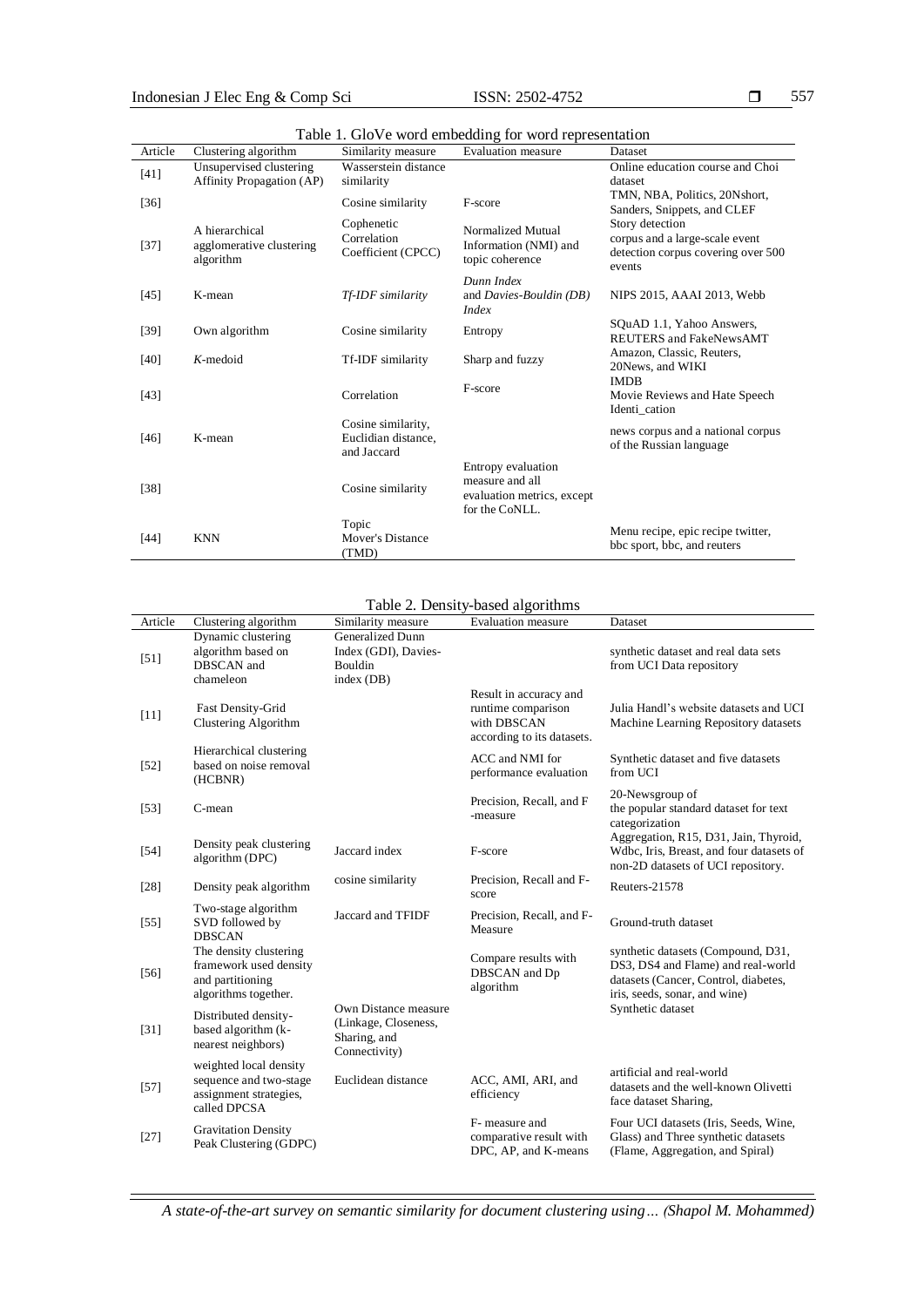| Table 2. Density-based algorithms <i>(continued)</i> |                                               |                     |                                                                                                             |                                                                                                                                                       |  |
|------------------------------------------------------|-----------------------------------------------|---------------------|-------------------------------------------------------------------------------------------------------------|-------------------------------------------------------------------------------------------------------------------------------------------------------|--|
| Article                                              | Clustering algorithm                          | Similarity measure  | Evaluation measure                                                                                          | Dataset                                                                                                                                               |  |
| [60]                                                 | K-means, DBSCAN,<br><b>HCA and MDBCA</b>      |                     | Using WEKA to<br>compare the<br>performance of the four<br>algorithms.                                      | Abalone, Bankdata, Router, SMS and<br>Webtk                                                                                                           |  |
| $[25]$                                               | Modified DBSCAN and<br>gride based algorithm. |                     | Comparing the<br>performance of the<br>algorithm with<br>MCDAStream,<br>stream and CluStream.               | Synthetic dataset<br>NMG (Noisy Mixture of Gaussians)<br>and UCI dataset NID (Network<br>Intrusion<br>Detection)                                      |  |
| [58]                                                 | DPC-KNN-PCA                                   | Euclidean distance. | Performance compared<br>to classical methods<br>(k-means algorithm and<br>spectral clustering<br>algorithm. | Synthetic dataset (R15, Aggregation,<br>Flame, and D) and UCI datasets (Iris,<br>LED digits, Seeds, Heart, Pen-based<br>digits, Waveform, and Sonar). |  |
| [26]                                                 | <b>W-DBSCAN</b>                               |                     | Purity comparison with<br>FCM and k-means                                                                   | Visual datasets (spiral, flame, and<br>aggregation) and UCI datasets (Iris,<br>Tae, Cmc, and Seeds)                                                   |  |

| Table 3. Density-based algorithms, specifically DBSCAN and DPC with matrix representation of word |  |  |  |  |
|---------------------------------------------------------------------------------------------------|--|--|--|--|
|---------------------------------------------------------------------------------------------------|--|--|--|--|

documents

|         |                          |                                                                      | uucunus                                                          |                                                                                                                                                                                                                                                                           |                                                              |
|---------|--------------------------|----------------------------------------------------------------------|------------------------------------------------------------------|---------------------------------------------------------------------------------------------------------------------------------------------------------------------------------------------------------------------------------------------------------------------------|--------------------------------------------------------------|
| Article | Clustering<br>algorithm  | Word embedding                                                       | Similarity<br>measure                                            | <b>Evaluation</b> measure                                                                                                                                                                                                                                                 | Dataset                                                      |
| $[47]$  | <b>DENCLUE</b>           | $Word2Vec + T-SNE$                                                   |                                                                  | Precision, recall, f-score, the success<br>rate, and separation rate.                                                                                                                                                                                                     | raw corpus and<br>an annotated<br>dialogue corpus            |
| $[48]$  | <b>DBSCAN</b>            | Word2Vec                                                             | Cosine<br>similarity                                             | Comparing and visualizing the past and<br>new results                                                                                                                                                                                                                     | N-gram                                                       |
| [49]    | <b>DBSCAN</b>            | $CNN + (Word2Vec)$<br>and GloVe)                                     | Cosine<br>similarity                                             | Comparing the result of a static and non-<br>static model using two embeddings<br>(word2vec and GloVe) over three<br>different datasets.                                                                                                                                  | Movie reviews<br>$(MR)$ ,<br>subjectivity<br>(Subj) and IMBD |
| [50]    | DPC and<br>DPC-sum       | Distributed memory<br>(SD) and distributed<br>Bag-Of-words<br>(DBOW) |                                                                  | They compared the result of (Sd and<br>DBOW) with (CBOW, SG, and GloVe).<br>Furthermore, comparing the result of<br>(DPC and DPC-sum) with (VSM and<br>MMR) at the same time comparing the<br>overall result with the existing and state<br>of the art algorithms result. | <b>MATRN</b><br>broadcast news                               |
| [22]    | <b>DBSCAN</b>            | $WordNet + TF-IDF$                                                   | Cosine<br>similarity                                             | F-measure and entropy                                                                                                                                                                                                                                                     | ACM and<br>PubMed                                            |
| $[30]$  | <b>DBSCAN</b>            |                                                                      | Cosine<br>similarity                                             |                                                                                                                                                                                                                                                                           | Twitter and<br>Google map                                    |
| [23]    | <b>DBSCAN</b>            |                                                                      |                                                                  | Recall, precision, and f-measure                                                                                                                                                                                                                                          | News collection<br>dataset                                   |
| [24]    | $DBSCAN +$<br><b>HMM</b> |                                                                      | wordNet,<br>Mapper, and<br>Reducer for<br>semantic<br>similarity | Recall, precision, and f-measure                                                                                                                                                                                                                                          | <b>British Medical</b><br>Journal (BMJ)                      |
| $[35]$  | <b>DPC</b>               | DGM                                                                  | Cosine<br>similarity                                             | Recall, precision, and f-measure                                                                                                                                                                                                                                          | <b>UCST-News</b> and<br>HULTH2003                            |
| $[34]$  | <b>DPC</b>               | Word/paragraph<br>embedding                                          |                                                                  | F-measure (ROUGE-1, ROUGE-2, and<br>ROUGE-SU)                                                                                                                                                                                                                             | DUC2003 and<br><b>DUC2004</b>                                |
| [29]    | <b>DPC</b>               | <b>BOW</b>                                                           | Cosine<br>similarity                                             | F-measure (ROUGE-1 and ROUGE-2)                                                                                                                                                                                                                                           | <b>TAC 2008</b>                                              |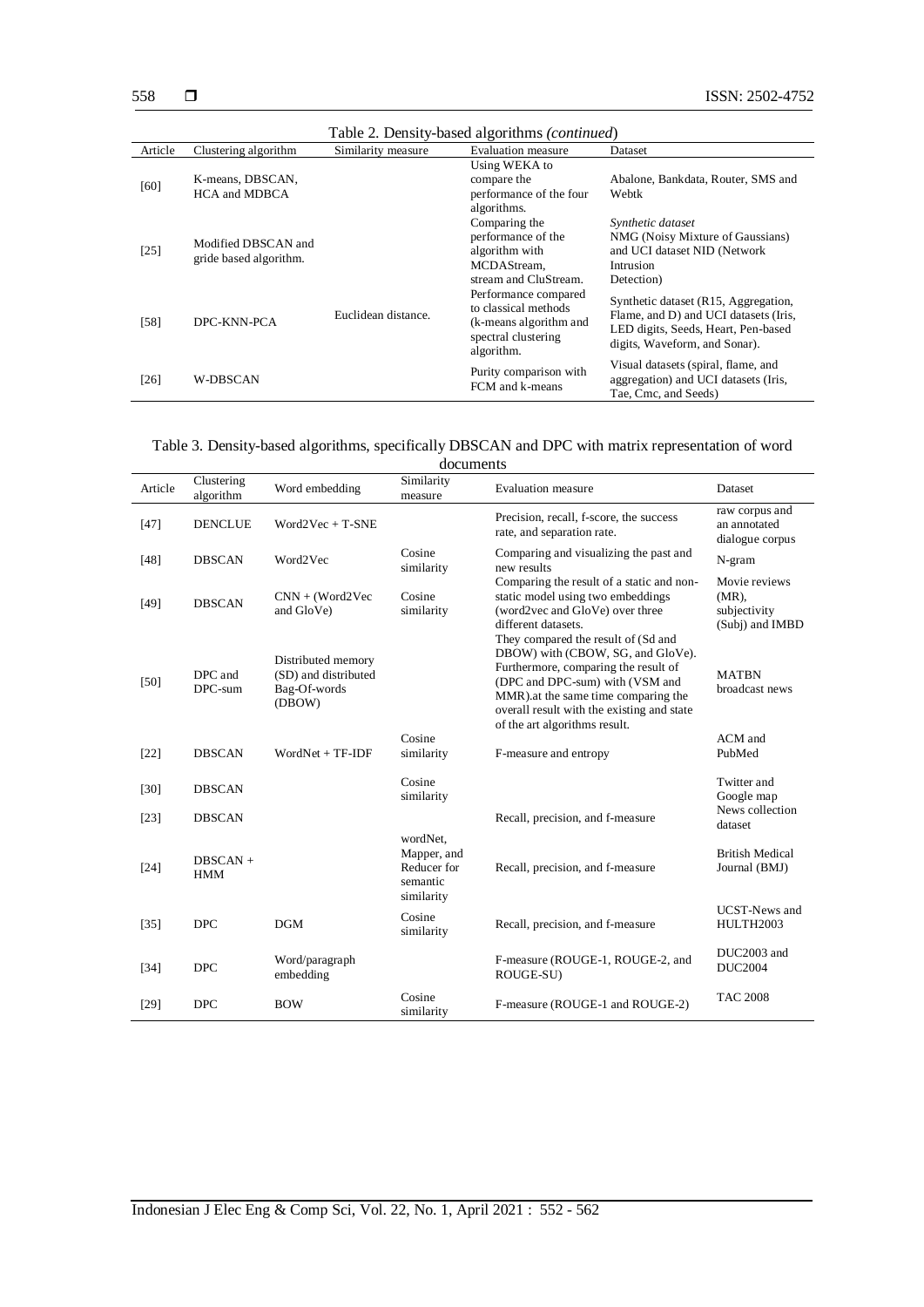559



Figure 1. Describe the used ratio of each density algorithm in this survey



Figure 2. Similarity measurements according to the GloVe and density-based algorithms

Figure 3. Evaluation measurements according to the GloVe and density algorithms

#### **4. CONCLUSION**

In this survy a collection of researches from various databases between 2014 to 2020 have been gathered those were used the GloVe word embedding or concept of matrix data representation and densitybased or concept of density-based clustering algorithms. This survey was conducted based on thirty-six papers to know which types of the density-based algorithms are more used specifically for document clustering with GloVe word embedding. Also, to know which types of similarity measurements and evaluation metrics were used by density-based algorithms and GloVe word embedding. In our experiments and based on the survey, GloVe word embedding is very little have been used with density-based algorithms. The two types of densitybased algorithms that more used in our survey are DBSCAN and DPC. Also, in our survey, cosine similarity and F-measure are two metrics that are most used for similarity measurement and evaluation of the performance and accuracy of the two density-based algorithms.

#### **5. FUTURE WORK**

In future work, we will use global word embedding (GloVe) with DBSCAN clustering algorithms for developing semantic document clustering. Also, we will use cosine similarity to measure the similarity between words and F-measure to evaluate the model's accuracy and performance on the two datasets (Wikipedia and IMDB).

#### **REFERENCES**

- [1] A. K. Jain, "Data clustering: 50 years beyond K-means," *Pattern Recognition Letters*, vol. 31, no. 8, pp. 651-666, Jun. 2010, doi: 10.1016/j.patrec.2009.09.011.
- [2] K. Jacksi and S. Badiozamany, "General method for data indexing using clustering methods," *International Journal of Scientific and Engineering Research (IJSER)*, vol. 6, no. 3, pp. 641-644, Mar. 2015.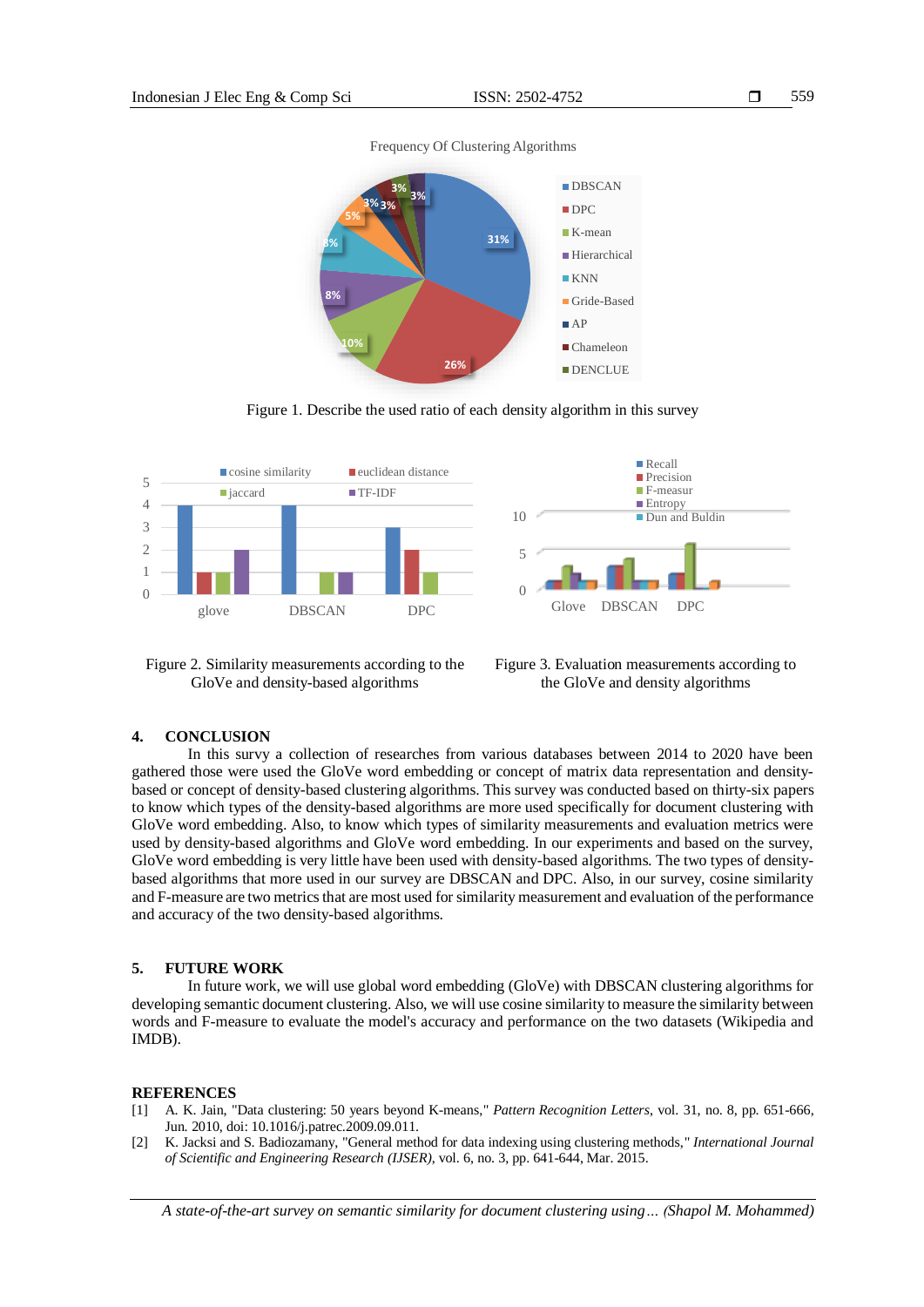- [3] D. Q. Zeebaree, H. Haron, A. M. Abdulazeez, and S. R. M. Zeebaree, "Combination of k-means clustering with genetic algorithm: A review," *International Journal of Applied Engineering Research*, vol. 12, no. 24, pp. 14238- 14245, 2017.
- [4] S. R. Zeebaree, K. F. Jacksi, and R. R. Zebari, "Impact analysis of SYN flood DDOS attack on HAPROXY and NLB cluster-base web servers," *Indonesian Journal of Electrical Engineering and Computer Science (IJEECS)*, vol. 19, no. 1, Jul. 2020, doi: 10.11591/ijeecs.v19.i1.pp%p.
- [5] S. R. Zeebaree, R. R. Zebari, and K. Jacksi, "Performance analysis of IIS10. 0 and apache2 cluster-based web servers under syn ddos attack," *Test Engineering and Management*, vol. 83, no. 1, pp. 5854-5863, 2020.
- [6] L. M. Haji, S. Zeebaree, O. M. Ahmed, A. B. Sallow, K. Jacksi, and R. R. Zeabri, "Dynamic resource allocation for distributed systems and cloud computing," *TEST Eng. Manag*, vol. 83, pp. 22417-22426, 2020.
- [7] Z. N. Rashid, S. R. Zebari, K. H. Sharif, and K. Jacksi, "Distributed cloud computing and distributed parallel computing: a review," 2*018 International Conference on Advanced Science and Engineering (ICOASE)*, 2018, doi: 10.1109/ICOASE.2018.8548937.
- [8] S. R. Zeebaree, H. M. Shukur, L. M. Haji, R. R. Zebari, K. Jacksi, and S. M. Abas, "Characteristics and analysis of hadoop distributed systems," *Technology Reports of Kansai University*, vol. 62, no. 4, pp. 1555-1564, 2020.
- [9] K. Jacksi and S. M. Abass, "Development history of the world wide web," I*nternational Journal of Scientific & Technology Research*, vol. 8, no. 9, pp. 75-79, 2019.
- [10] V. R. Benjamins, "Big data: from hype to reality?," i*n Proceedings of the 4th International Conference on Web Intelligence, Mining and Semantics (WIMS14)*, Thessaloniki, Greece, Jun. 2014, pp. 1-2, doi:10.1145/2611040.2611042.
- [11] D. Brown, A. Japa, and Y. Shi, "A Fast density-grid based clustering method," in *2019 IEEE 9th Annual Computing and Communication Workshop and Conference (CCWC), Las Vegas, NV, USA*, Jan. 2019, pp. 0048-0054, doi:10.1109/CCWC.2019.8666548.
- [12] K. Jacksi, "Toward the semantic web and linked data exploration," *2019 4th Scientific International Conference Najaf (SICN)*, 2019, doi:10.1109/SICN47020.2019.9019361.
- [13] K. Jacksi, S. R. M. Zeebaree, and N. Dimililer, "LOD explorer: presenting the web of data," *International Journal of Advanced Computer Science and Applications (IJACSA)*, vol. 9, no. 1, 2018, doi:10.14569/IJACSA.2018.090107.
- [14] K. Jacksi, N. Dimililer, and S. R. M. Zeebaree, "A Survey of Exploratory Search Systems Based on LOD Resources," in *Proceedings of the 5th International Conference on Computing and Informatics, ICOCI 2015 11-13 August, 2015 Istanbul, Turkey,* 2015, pp. 501-509.
- [15] K. Jacksi, N. Dimililer, and S. R. Zeebaree, "State of the art exploration systems for linked data: a review," *International Journal of Advanced Computer Science and Applications (IJACSA)*, vol. 7, no. 11, pp. 155-164, 2016, doi:10.14569/IJACSA.2016.071120.
- [16] N. D. Karwan Jacksi,Subhi R. M. Zeebaree, "AN improved approach for information retrieval with semantic-web crawling," PhD. Thesis. 2016.
- [17] K. Jacksi, S. Zeebaree, and N. Dimililer, "Design and implementation of LOD explorer: a LOD exploration and visualization model," *Journal of Applied Science and Technology Trends*, vol. 1, no. 2, pp. 01-09, 2020, doi:10.38094/jastt1214.
- [18] N. Y. Saiyad, H. B. Prajapati, and V. K. Dabhi, "A survey of document clustering using semantic approach," *2016 International Conference on Electrical, Electronics, and Optimization Techniques (ICEEOT)*, 3-5 March 2016, doi:10.1109/ICEEOT.2016.7755154.
- [19] N. M. Salih and K. Jacksi, "State of the art document clustering algorithms based on semantic similarity," *Jurnal Informatika*, vol. 14, no. 2, pp. 58-75, 2020, doi:10.26555/jifo.v14i2.a17513.
- [20] R. Ibrahim, S. Zeebaree, and K. Jacksi, "Survey on semantic similarity based on document clustering," A*dv. Sci. Technol. Eng. Syst. J.*, vol. 4, no. 5, pp. 115-122, 2019, doi:10.25046/aj040515.
- [21] R. Ibrahim, S. R. M. Zeebaree, and K. Jacksi, "Semantic similarity for document clustering using TFIDF and Kmean," Master's Thesis, University of Zakho, Zakho, 2020.
- [22] G. Veena and N. K. Lekha, "A concept based clustering model for document similarity," in 2*014 International Conference on Data Science & Engineering (ICDSE), Kochi, India, Aug. 2014,* pp. 118-123, doi:10.1109/ICDSE.2014.6974622.
- [23] R. Reztaputra and M. L. Khodra, "Sentence structure-based summarization for Indonesian news articles," in 2*017 International Conference on Advanced Informatics, Concepts, Theory, and Applications (ICAICTA)*, Denpasar, Aug. 2017, pp. 1-6, doi:10.1109/ICAICTA.2017.8090983.
- [24] K. T. Belerao and S. B. Chaudhari, "Summarization using mapreduce framework based big data and hybrid algorithm (HMM and DBSCAN)," in *2017 IEEE International Conference on Power, Control, Signals and Instrumentation Engineering (ICPCSI)*, Chennai, Sep. 2017, pp. 377–380, doi:10.1109/ICPCSI.2017.8392320.
- [25] K. Shyam Sunder Reddy and C. Shoba Bindu, "StreamSW: A density-based approach for clustering data streams over sliding windows," *Measurement*, vol. 144, pp. 14-19, Oct. 2019, doi:10.1016/j.measurement.2018.11.041.
- [26] M. Huang, Y. Yan, L. Xu, and L. Ye, "Using warshall to solve the density-linked density clustering algorithm," *American Journal of Applied Mathematics*, vol. 8, no. 1, pp. 11-16, February 2020, doi:10.11648/j.ajam.20200801.12.
- [27] J. Jiang, D. Hao, Y. Chen, M. Parmar, and K. Li, "GDPC: gravitation-based density peaks clustering algorithm," P*hysica A: Statistical Mechanics and its Applications*, vol. 502, pp. 345-355, Jul. 2018, doi:10.1016/j.physa.2018.02.084.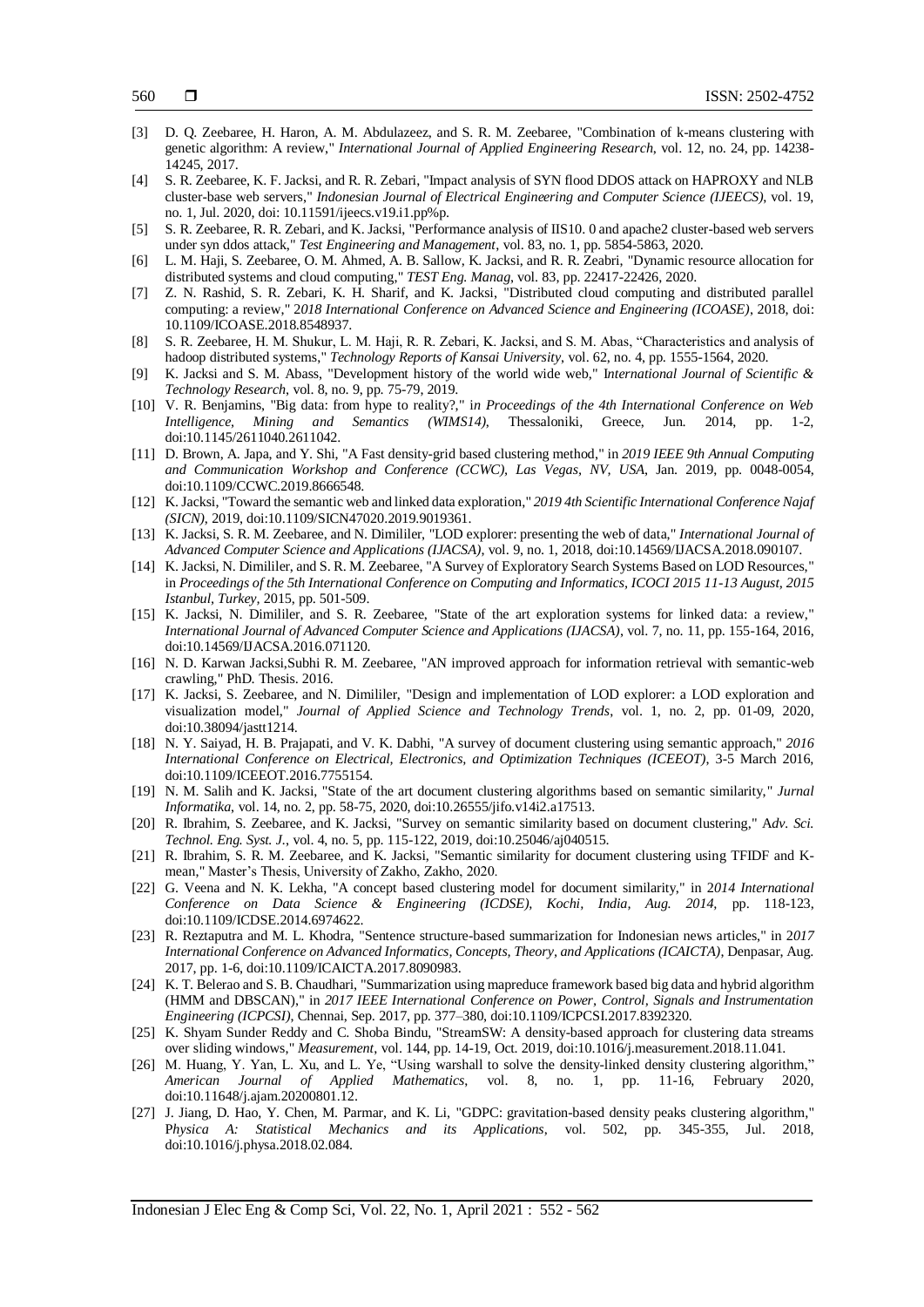- 561
- [28] P. Liu, Y. Liu, X. Hou, Q. Li, and Z. Zhu, "A text clustering algorithm based on find of density peaks," in *2015 7th International Conference on Information Technology in Medicine and Education (ITME)*, Huangshan, China, Nov. 2015, pp. 348–352, doi:10.1109/ITME.2015.103.
- [29] W. Guohua and G. Yutian, "Using density peaks sentence clustering for update summary generation," in *2016 IEEE Canadian Conference on Electrical and Computer Engineering (CCECE)*, Vancouver, BC, Canada, May 2016, pp. 1-5, doi:10.1109/CCECE.2016.7726719.
- [30] N. Pandey, "Density based clustering for Cricket World Cup tweets using Cosine similarity and time parameter," *2015 Annual IEEE India Conference (INDICON)*, New Delhi, India, 2015, pp. 1-6, doi:10.1109/INDICON.2015.7443520.
- [31] A. Salim, "Density based clustering algorithm for distributed datasets using mutual k-nearest neighbors," *International Journal of Advanced Computer Science and Applications (IJACSA)*, vol. 10, no. 3, 2019, doi:10.14569/IJACSA.2019.0100380.
- [32] M. A. Sadeeq, S. R. Zeebaree, R. Qashi, S. H. Ahmed, and K. Jacksi, "Internet of things security: a survey," vol. 88, pp. 162-166, 2018, doi:10.1016/j.jnca.2017.04.002.
- [33] S. R. Zeebaree, R. R. Zebari, K. Jacksi, and D. A. Hasan, "Security approaches for integrated enterprise systems performance: a review," *International Journal of Scientific & Technology Research*, vol. 8, no. 12, pp. 2485-2489, 2019.
- [34] Baoyan Wang, Jian Zhang, Fanggui Ding, and Yuexian Zou, "Multi-document news summerization usning paragraph embedding and density peaks clustering," *2017 International Conference on Asian Language Processing (IALP),* 5-7 Dec. 2017, doi:10.1109/IALP.2017.8300593.
- [35] M. Alfarra, A. M. Alfarra and A. Salahedden, "Graph-based Density Peaks Ranking Approach for Extracting KeyPhrases (GDREK)," *2019 IEEE 7th Palestinian International Conference on Electrical and Computer Engineering (PICECE)*, Gaza, Palestine, 2019, pp. 1-6, doi: 10.1109/PICECE.2019.8747175
- [36] P. Bicalho, M. Pita, G. Pedrosa, A. Lacerda, and G. L. Pappa, "A general framework to expand short text for topic modeling," *Information Sciences*, vol. 393, pp. 66-81, Jul. 2017, doi:10.1016/j.ins.2017.02.007.
- [37] B. Wang, M. Liakata, A. Zubiaga, and R. Procter, "A hierarchical topic modelling approach for tweet clustering," *International Conference on Social Informatics*, 2017, doi:10.1007/978-3-319-67256-4\_30.
- [38] J. Pennington, R. Socher, and C. Manning, "GloVe: global vectors for word representation," in *Proceedings of the 2014 Conference on Empirical Methods in Natural Language Processing (EMNLP)*, Doha, Qatar, 2014, pp. 1532- 1543, doi:10.3115/v1/D14-1162.
- [39] J. Park, C. Park, J. Kim, M. Cho, and S. Park, "ADC: Advanced document clustering using contextualized Expert Systems with Applications, vol. 137, pp. 157–166, Dec. 2019, doi:10.1016/j.eswa.2019.06.068.
- [40] M. Wrzalik and D. Krechel, "Balanced word clusters for interpretable document representation," in 2*019 International Conference on Document Analysis and Recognition Workshops (ICDARW)*, Sydney, Australia, Sep. 2019, pp. 103-109, doi:10.1109/ICDARW.2019.40089.
- [41] Y. Tu, Y. Xiong, W. Chen, and C. Brinton, "A domain-independent text segmentation method for educational course content," in *2018 IEEE International Conference on Data Mining Workshops (ICDMW)*, Singapore, Singapore, Nov. 2018, pp. 320-327, doi:10.1109/ICDMW.2018.00053.
- [42] M. Naili, A. H. Chaibi, and H. H. Ben Ghezala, "Comparative study of word embedding methods in topic segmentation," *Procedia Computer Science*, vol. 112, pp. 340-349, 2017, doi:10.1016/j.procs.2017.08.009.
- [43] M. Kamkarhaghighi and M. Makrehchi, "Content tree word embedding for document representation," *Expert Systems with Applications*, vol. 90, pp. 241-249, Dec. 2017, doi:10.1016/j.eswa.2017.08.021.
- [44] X. Wu and H. Li, "Topic mover's distance based document classification," *2017 IEEE 17th International Conference on Communication Technology (ICCT)*, 27-30 Oct. 2017, doi:10.1109/ICCT.2017.8359979.
- [45] N. Saini, S. Saha, and P. Bhattacharyya, "Automatic scientific document clustering using self-organized multiobjective differential evolution," *Cogn Comput,* vol. 11, no. 2, pp. 271-293, Apr. 2019, doi:10.1007/s12559-018- 9611-8.
- [46] R. Mussabayev, B. Kassymzhanov, A. Mukashev, V. Ibrayeva, and A. Merkebayev, "Creation of necessary technical and expert- analytical conditions for development of the information system of evaluating open text information sources' influence on society," in *2019 15th International Asian School-Seminar Optimization Problems of Complex Systems (OPCS), Novosibirsk, Russia*, Aug. 2019, pp. 104-109, doi:10.1109/OPCS.2019.8880193.
- [47] J. Jang, Y. Lee, S. Lee, D. Shin, D. Kim, and H. Rim, "A novel density-based clustering method using word embedding features for dialogue intention recognition," *Cluster Comput*, vol. 19, no. 4, pp. 2315-2326, Dec. 2016, doi:10.1007/s10586-016-0649-7.
- [48] Liao X., Cheng G., Analysing the Semantic Change Based on Word Embedding. In: Lin CY., Xue N., Zhao D., Huang X., Feng Y. (eds) Natural Language Understanding and Intelligent Applications. ICCPOL 2016, NLPCC 2016. Lecture Notes in Computer Science, vol 10102, 2016, Springer, Cham, doi:10.1007/978-3-319-50496- 4\_18.
- [49] M. F. L. Schmitt and E. J. Spinosa, "Outlier detection on semantic space for sentiment analysis with convolutional neural networks," in *2018 International Joint Conference on Neural Networks (IJCNN)*, Rio de Janeiro, Jul. 2018, pp. 1-8, doi:10.1109/IJCNN.2018.8489200.
- [50] K.-Y. Chen, K.-W. Shih, S.-H. Liu, B. Chen, and H.-M. Wang, "Incorporating paragraph embeddings and density peaks clustering for spoken document summarization," in *2015 IEEE Workshop on Automatic Speech Recognition and Understanding (ASRU)*, Scottsdale, AZ, USA, Dec. 2015, pp. 207-214, doi:10.1109/ASRU.2015.7404796.
- [51] Mary, "A density based dynamic data clustering algorithm based on incremental dataset," *Journal of Computer Science*, vol. 8, no. 5, pp. 656-664, May 2012, doi:10.3844/jcssp.2012.656.664.

*A state-of-the-art survey on semantic similarity for document clustering using… (Shapol M. Mohammed)*